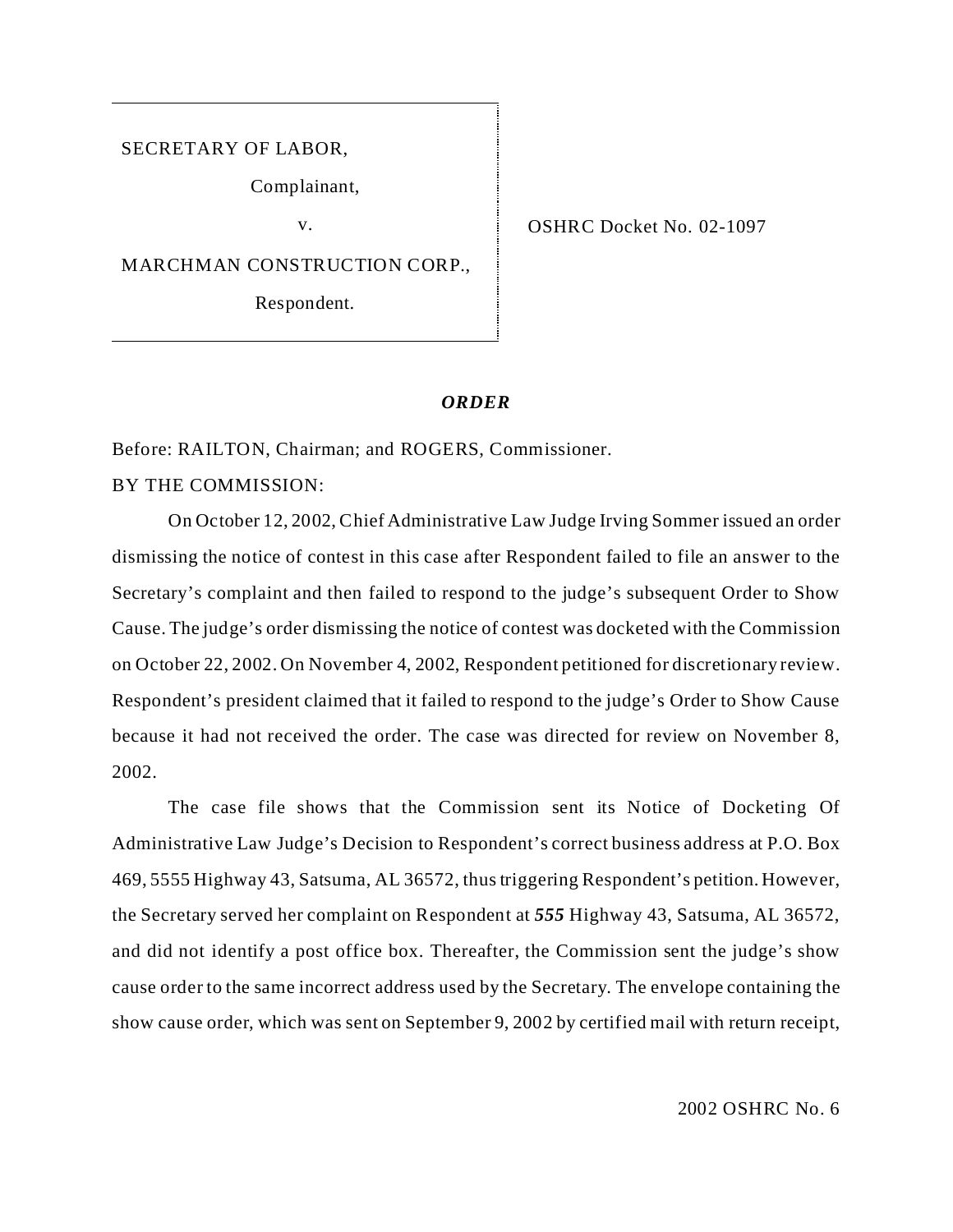was returned to the Commission unopened, with the return receipt still attached.<sup>1</sup> The envelope is stamped "Returned to Sender UNCLAIMED" and has stamped on it a first notice date of September 13, a written but crossed-out second notice date of September 18, and a written return date of September 28.<sup>2</sup>

It appears that Respondent may not have received either the Secretary's complaint or the judge's show cause order because of an addressing error. We therefore remand the case to the judge to conduct further proceedings to determine whether Respondent's failure to file an answer to the complaint and respond to the show cause order may be excused under Commission Rule of Procedure 41(b), which permits the Commission to set aside sanctions for "reasons deemed sufficient." 29 C.F.R. § 2200.41(b); *see Lavelle Construction*, 19 BNA OSHC 1149, 1150, 2000 CCH OSHD ¶ 32,200, pp. 48,758-9 (No. 99-2191, 2000) and cases cited therein.

> /s/ W. Scott Railton Chairman

/s/ Thomasina V. Rogers Commissioner

Dated: November 20, 2002

<sup>&</sup>lt;sup>1</sup>There is no record of when the Commission received the returned envelope containing the show cause order.

<sup>&</sup>lt;sup>2</sup> "PO Box  $#469$ " is written on the face of the envelope containing the show cause order. It is not known when or by whom this was written.